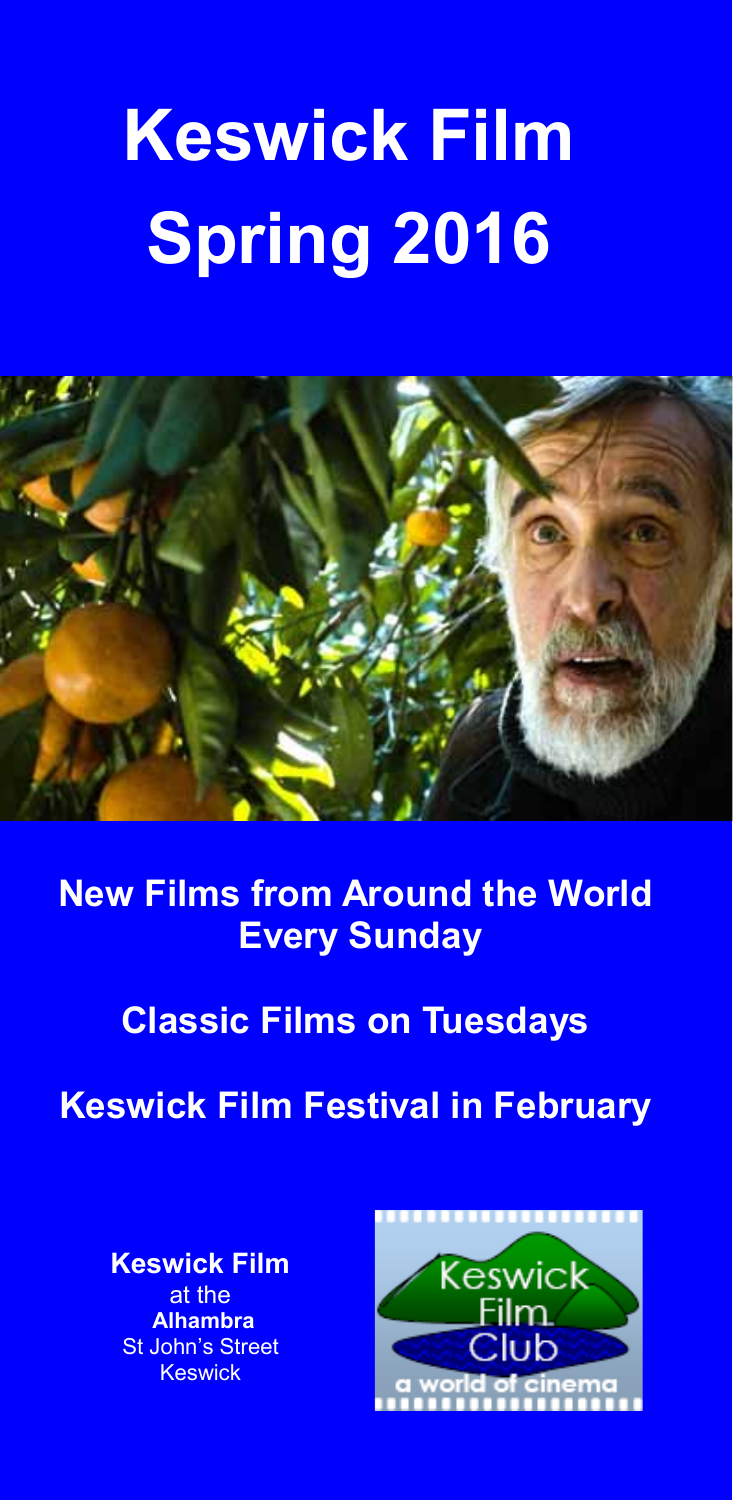

### www.keswickfilmclub.org



Keswick Film Club began life in 1998 with the intention of bringing the best of World Cinema to Keswick. Since then it has won many awards from the British Federation of Film Societies (now 'Cinema for All') including Best Programme four times, Best Website and Film Society of the Year. Anyone can come to a film, and we have over 200 members who benefit from even cheaper viewings.

### **LOCATION**

The Alhambra Cinema, St. John's Street, Keswick, North Lake District. Leave the Market Square at the south end (The Royal Oak) and keep going uphill for 200 metres.

### **TIME**

KFC has two 'seasons', each with its own brochure, available in and around Keswick (e.g. T.I.C., Library, Booths) or posted to members. Most films are screened on Sundays at 5pm, but check in this brochure. We are showing **'Classic films'** on Tuesday nights again this season.

**Email** us at info@keswickfilmclub.org Follow us on **Facebook** at www.facebook.com/keswickfilmclub Or on **Twitter** at www.twitter.com/keswickfilm

### **Spring Programme 2016 The Alhambra Cinema, Keswick**

### **TICKETS**

You do not need to be a member to see the films, but it will save you money if you attend more than 7 films, including all Film Festival films, over the course of the two seasons in the year.

*Tickets:* £4.50 for non members; £3.50 for members; £2.50 for students, under 16s and benefit claimants.

*Membership:* £7 per year. Reduction of £1 on all Club and Film Festival screenings, £1 off Alhambra's own screenings on Wednesday (or Sunday in the summer).

Join at The Alhambra Cinema or the Chair's flat - Top Flat, 36 Station Street, Keswick - or at any club screening. Membership form available from our website.

*Season Pass:* £30 (Spring season 2016 - does not include Tuesdays) Membership also entitles attendance of Caldbeck Area Film Society at members' rates and vice versa.

### **You are very welcome to all shows, whether you join or not**.

### **COMMITTEE**

Chair: Vaughan Ames (017687 80969), info@keswickfilmclub.org Vice Chair: David Miller Secretary: Ian Payne Treasurer: Astrid Perrett Membership Secretary: Elspeth Payne Committee Members: Ann Martin (Festival Co-ordinator), Stephen Brown, Angela Jackson, Alan Naylor, Charlotte Peters, Stephen Pye, Tom Rennie, Mike Newns, John Porter, David Andrews *Keswick Film Club is a voluntarily-run, not-for-profit organisation Registered Charity No. 1083395*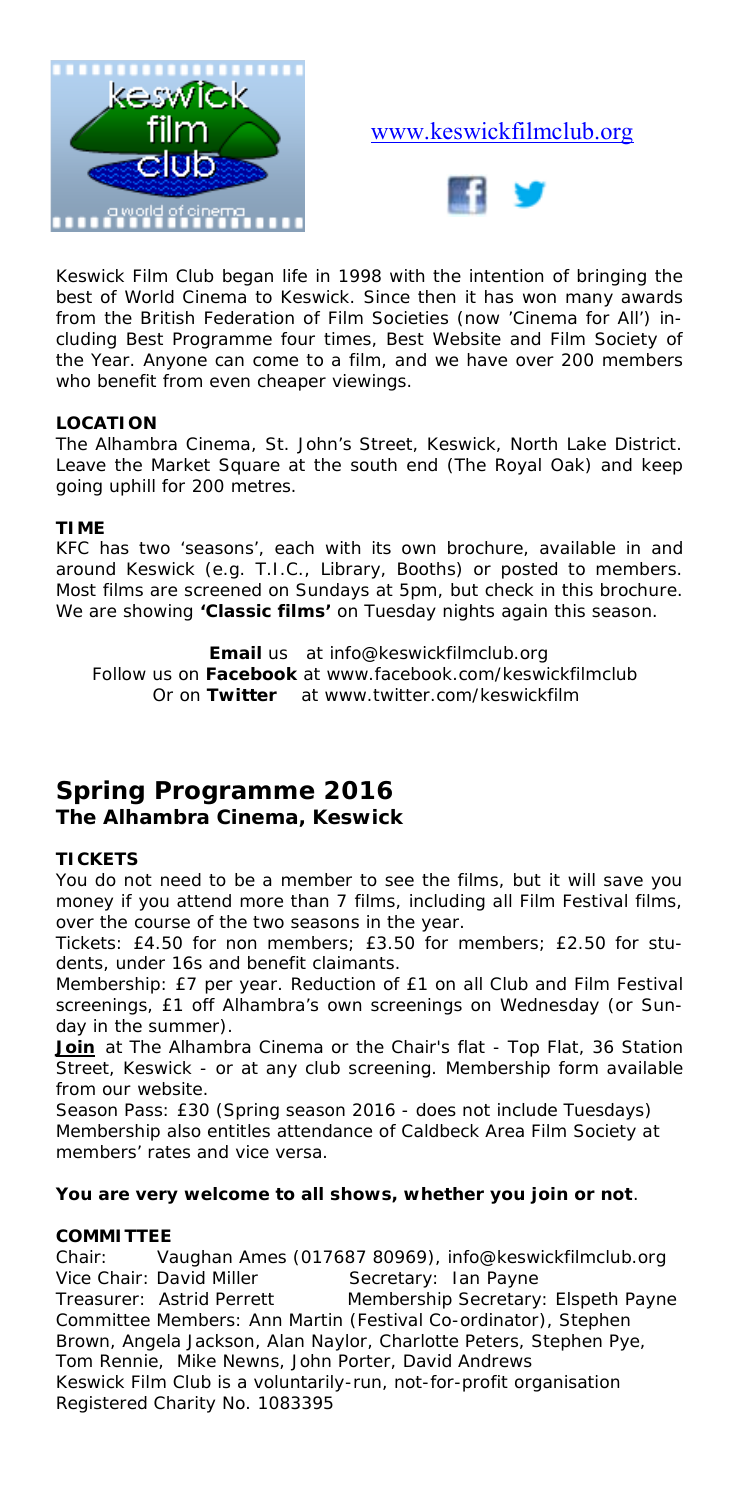## *Sunday 10th January at 5pm*  **LA FAMILLE BÉLIER**

*Director: Eric Lartigau. France 2014 (12A) 106 mins. In French with English subtitles.* 



We always try to get the season started with a film which will open your hearts to the joys of watching foreign films without making you work...too hard. *'La Famille Bélier'* seems to be made just for us; it is French, it has some ideas to make you think, whilst remaining, at heart, a comedy drama to sit back and enjoy. What better way to get over the January blues?

Paula is 16 years old and lives with her younger brother, Quentin, and their Mum and Dad, who are simple, if eccentric, dairy farmers. All is as it should be...except Paula is the only one who is not deaf.

The family lives as normal a life as possible (Dad even wants to stand as Mayor), though Paula is left to translate to the outside world, leaving her family very dependent on her. When she meets Gabriel, she decides to join his choir to be around him; not a problem to start with, but what happens if her singing talent leads her away from home?

So the bigger issues, then, are scattered amongst the comedy. It is all held together by some great acting: local stars François Damiens and Karin Viard play the parents with Luca Gelberg (the only actual deaf actor) playing Quentin, but the main plaudits are reserved for Louane Emera (Paula) who won the César for most promising actress here - *'It wouldn't work, though, without the Julia Stiles-ish Emera's solid-gold knockout performance: both singing and signing, while describing a young woman overcoming understandable reservations about* 

*allowing her voice to be heard' -* Mike McCahill, Guardian. Appropriately, she was discovered via her singing talents in the French version of *'The Voice'*.

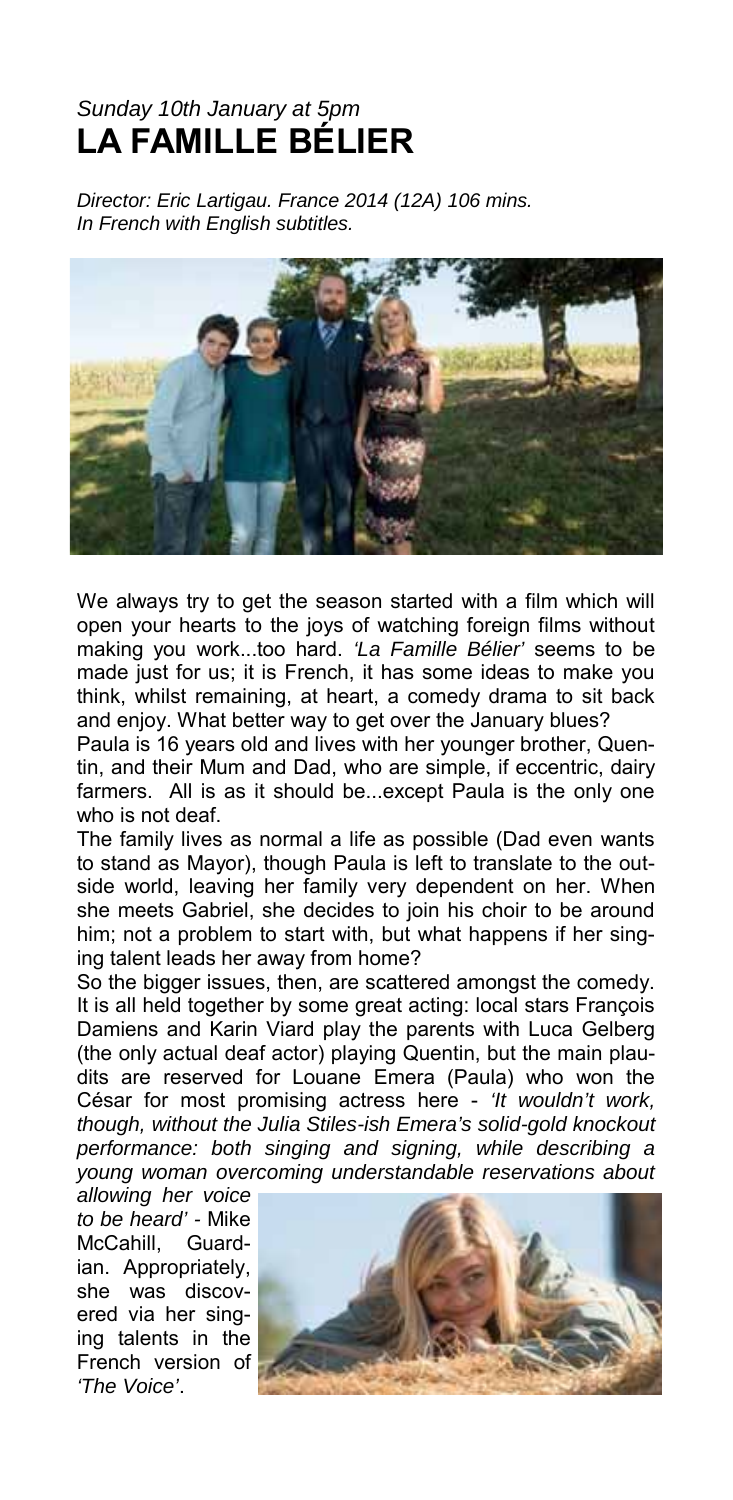## *Sunday 17th January at 5pm*  **MARSHLAND (La isla mínima)**

*Director: Alberto Rodriguez. Spain 2014 (15) 105 mins. In Spanish with English subtitles.* 



Juan and Pedro are two mismatched cops searching for two teenage girls who have disappeared in a remote part of Andalusia. It is post-Franco Spain and the lingering Fascist sympathies of the area are not helping their investigation. The locals don't seem to want to know, preferring to think the girls have just run off rather than accepting anything more sinister can have happened to them.

*'The script uses the thriller format to lock together the personal, the social and the political in what adds up to not only a darkly ambiguous thriller but a portrait of an isolated community, and a whole society, in flux: a marshland'* - Jonathan Holland, Hollywood Reporter.

If you, like me, enjoy film noir and crave the days when thrillers were full of clever scripts and false endings, then this one is for you.

*'Aware that we've seen this story before – the buddy-cops-hunta-rural-killer plotline isn't exactly new – director Alberto Rodríguez crams the film with red herrings, dead leads, oddball supporting characters and murky political subtext. He leads us out into the wilds and back again, throwing in the odd fist fight* 

*and car chase to keep things ticking along. The result is a taut, visually sumptuous and hugely entertaining thriller'* - Tom Huddleston, Time Out.

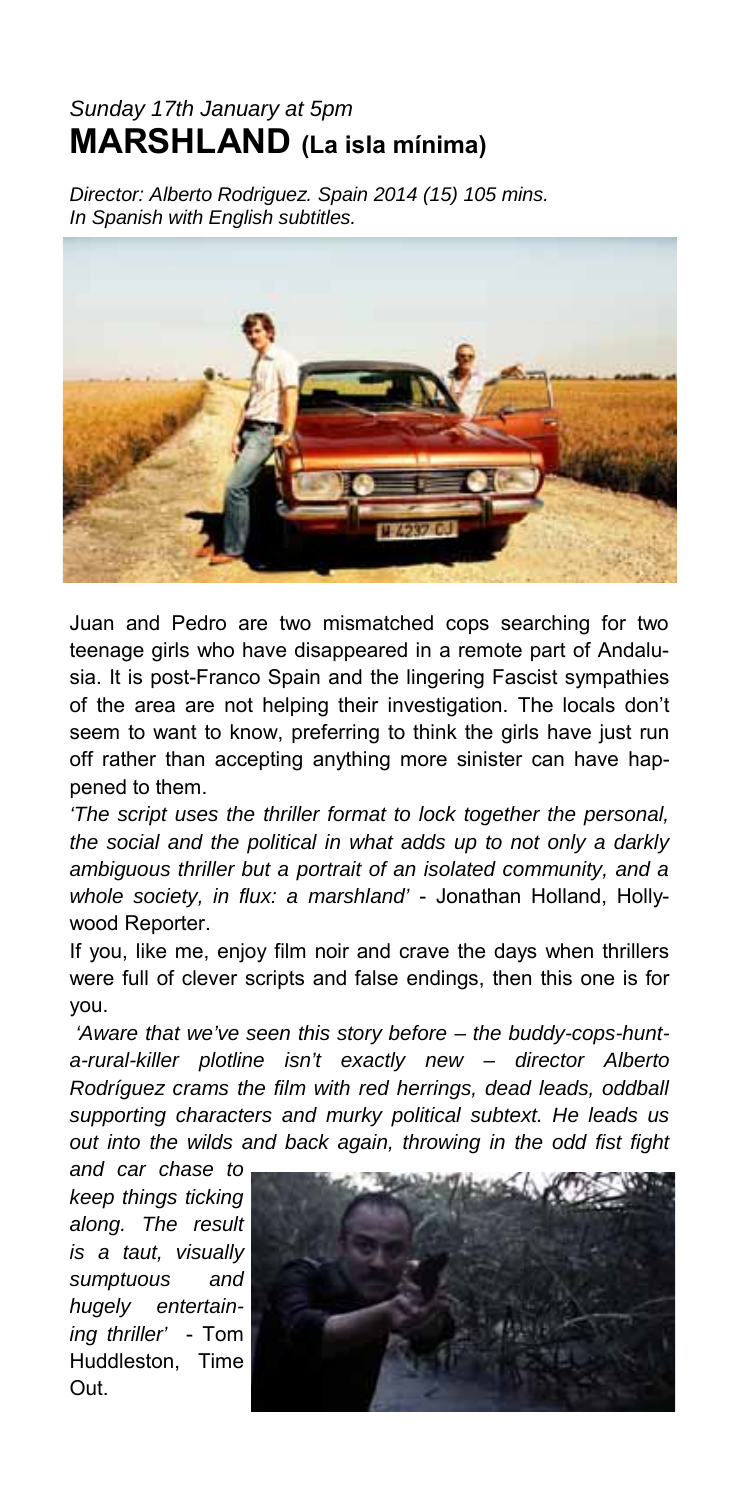## *Sunday 24th January at 4.30pm* **HARD TO BE A GOD (Trudno byt bogom)**

*Director: Aleksey German. Russia 2013 (18) 177 mins. In Russian with English subtitles.* 

*'I haven't read '*Hard to Be a God'*; I only know German's movie is a standalone soul-socker; maybe the greatest film since the millennium began'* - Nigel Andrews, FT



*'Though it delves into the worst extremes of human ugliness, German's film is exhilarating, moving, funny, beautiful and unshakeable – a danse macabre that whirls you round and round until the bitter end.* 

*Even when German's film is over, it's not really over. Whenever you close your eyes, it's still playing' - Robbie Collin, Telegraph.* 

Hard to describe this amazing film; some scientists have gone to a different planet which is just like Earth, but locked into the middleages. As travellers, they are not allowed to influence anything, though they are treated like gods...Is it really another planet, or just a view of us and where we might be heading?

Be warned, this is not going to be an easy ride; BUT it just might be your favourite film of the millennium too!

### *Tuesday 26th January at 5pm*  **TUESDAY CLASSICS - A NIGHT AT THE OPERA**

*Directors: Sam Wood, Edmund Golding. USA 1935 (U) 96 mins.* 

The classics proved popular last season so we are going to carry on. The 'theme' this season is 'as chosen by members': all three were requested by you!

We kick off with a Marx Brothers classic from 1935. With all their usual mixture of anarchy and slick timing, this time they are 'organising' the New York Opera as they try to get two friends hired at the expense of real talent. Maybe this picture will explain it all..?

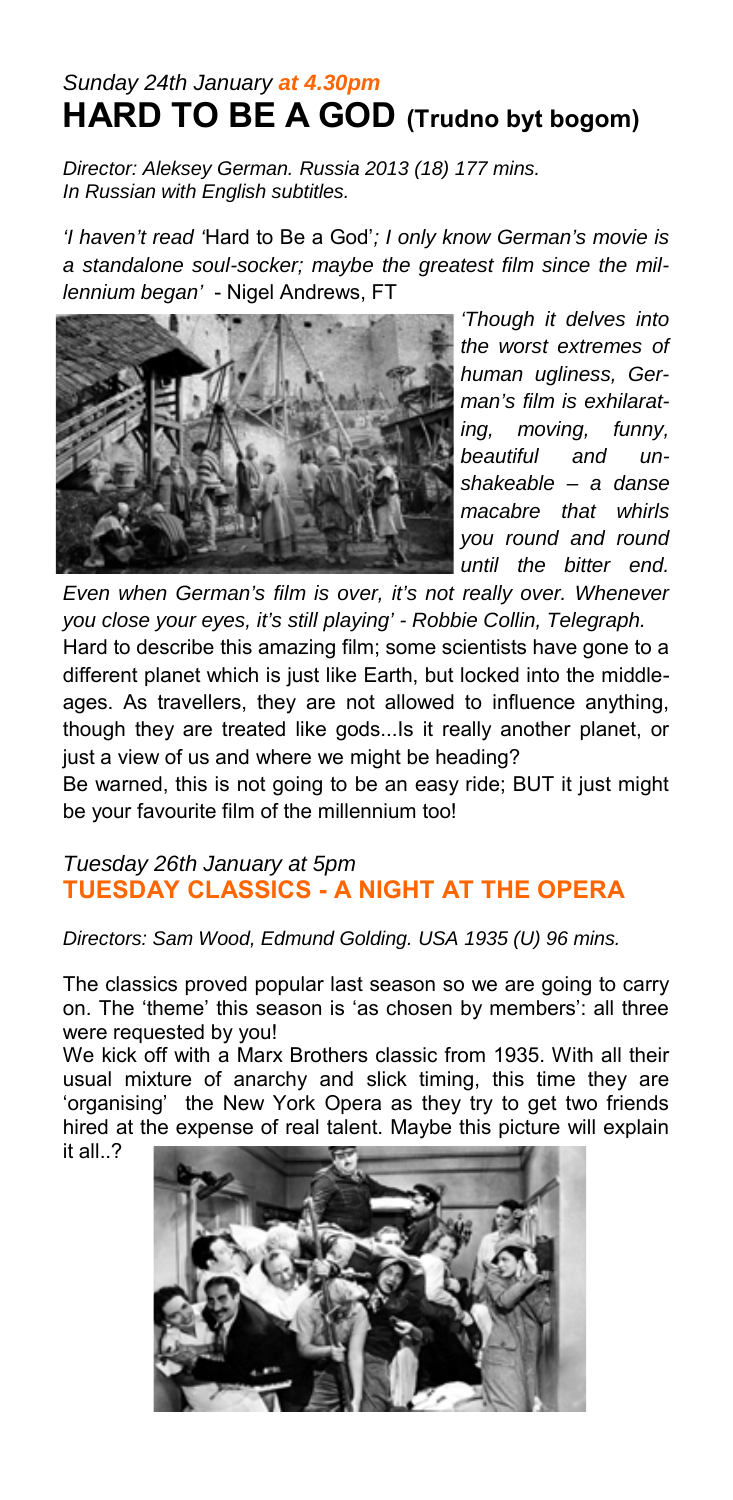## *Sunday 31st January at 5pm*  **HECTOR**

*Director: Jake Gavin. UK 2015 (15) 87 mins.* 

If you saw *'Lady in the Van'* with the great Maggie Smith, then imagine this is a 'Man without a Van', starring the great Peter Mullan; you can see why it wasn't a difficult decision for us to want to show it.



Peter Mullan plays Hector, an itinerant who appears to have been on the move for a long time, but we are not told why or for how long. The story concentrates on showing that his life may have its bleak points but most of the time it is just like yours and mine: eating, washing and shopping are shown as his daily routine, even if he does it at the motorway service station where he happens to have been dropped by his latest hitched ride. He has no desire to change his life, in fact he seems happy with it, laughing and telling stories with the friends he has made along the way.

As we meet him, Christmas is coming and he is trying to get down to London to share some Christmas cheer at a homeless hostel with his friends there.

Written and directed by first-timer Jake Gavin, who has put his previous experience as a reporter and homeless hostel volunteer into showing Hector as a likeable, ordinary man, not an invisible cipher by the roadside.

*''*Hector*' is thought-provoking cinema at its best, taking a man who will make you smile and placing him in situations that'll make you cry, and evoking a host of emotions through a series of social interactions. With Peter Mullan's enormously heartfelt performance at its core, the film allows us as an audience to take a step back and look at the bigger picture, and to place value in the things we hold most important. Being dealt a bad hand is in no way aligned with being a bad person, or a lesser person at that, and Jake Gavin's brilliantly written and directed story is a glowing example of this' -* Gary Arnot, Cinema Perspective.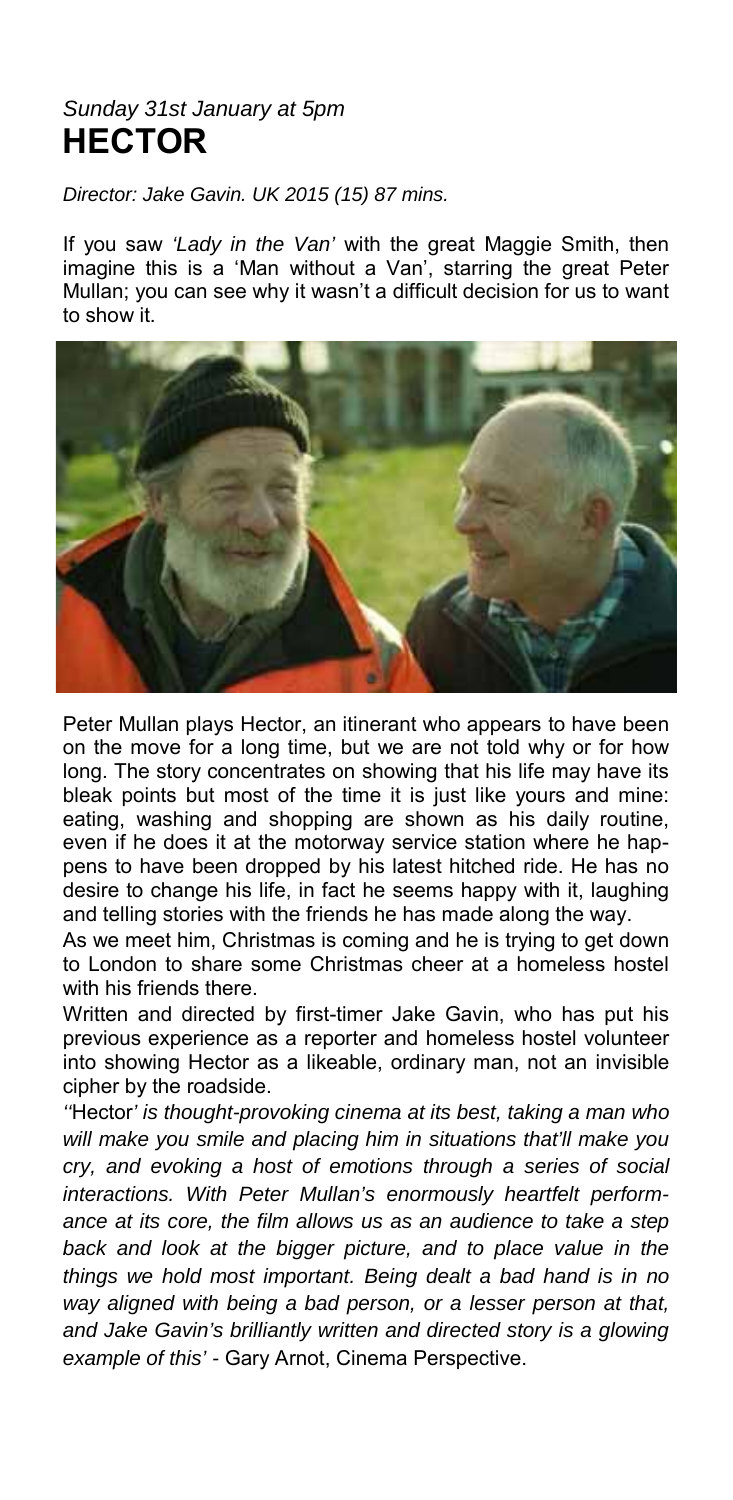## *Sunday 7th February at 5pm*  **TANGERINES (Mandariinid)**

*Director: Zaza Urushadze. Estonia 2013 (15) 87 mins. In Russian, Georgian and Estonian with English subtitles.* 



It is the 1990s, many Estonians are living in Georgia when the civil war between Georgia and Abkhazia breaks out. Caught in the fighting, most Estonians flee the area, but Ivo stays behind to help his neighbour Margus harvest the crop of tangerines. The fighting overruns their area and Ivo finds himself nursing two injured soldiers, Niko and Ahmed. This would be difficult enough if Niko and Ahmed were on the same side… Ivo is forced to prevent them from killing each other in his house.

The result is *'a tremendous, old-fashioned anti-war film, by turns touching, moving and suspenseful'* - Peter Bradshaw, Guardian.

*'Tangerines' was* only beaten to the Oscar for the Best Foreign film by the wonderful *'Ida'* which we showed in 2013, but it is only recently that *'Tangerines'* got a UK release: maybe this is just as well as *'it contains moments of great joy and hope as it reflects the way heightened emotions can shift from hatred to hilarity in a heartbeat. Given everything that has been happening across Europe this past summer, it couldn't be a more timely or poignant film'* - Allan Hunter, The List.

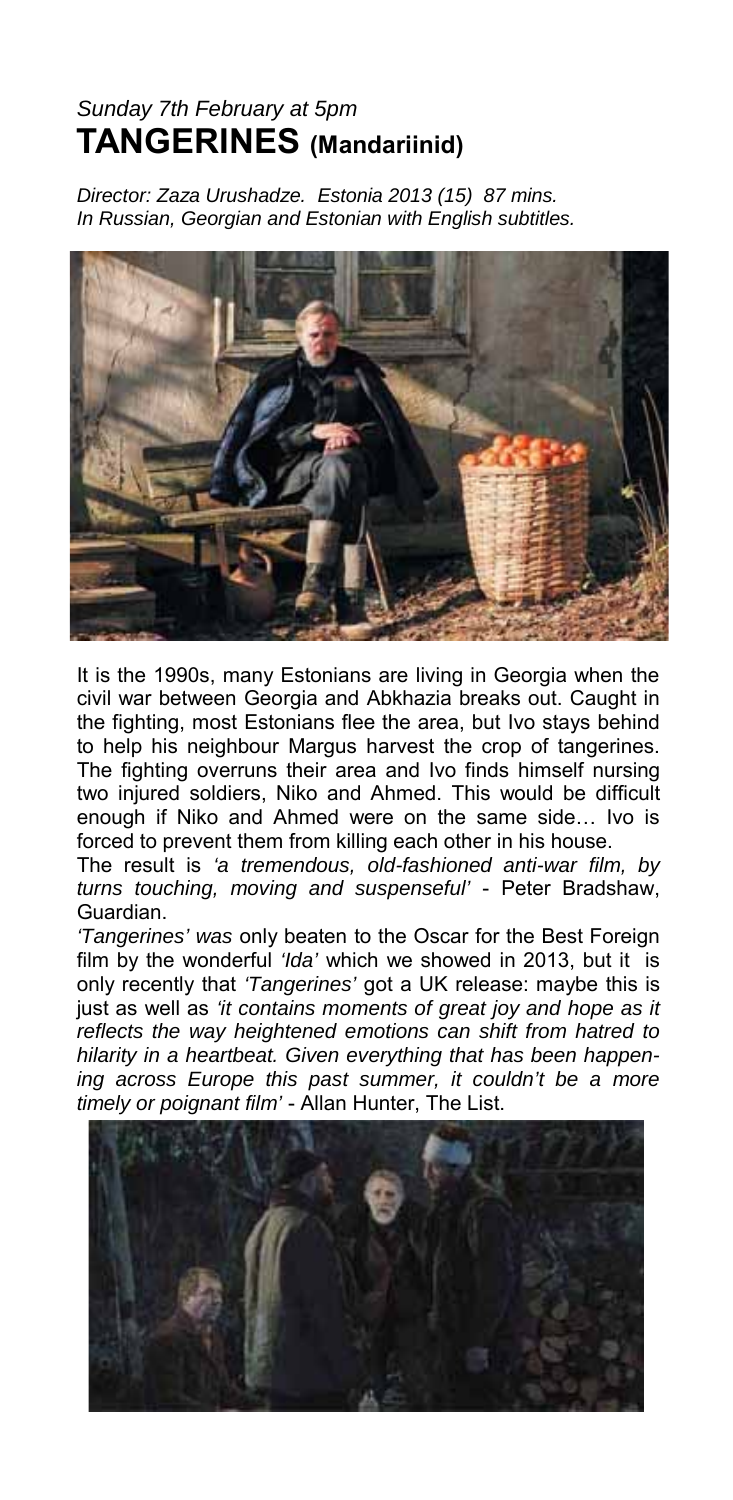## *Sunday 14th February at 5pm*  **MY SKINNY SISTER (Min lilla syster)**

*Director: Sanna Lenken. Sweden 2015 (15) 95 mins. In Swedish with English subtitles.* 

The title gives much away about this film; we are looking at a girl with eating problems, but, rather than see it from her viewpoint, or even from an adult's point of view, we are watching it all from her sister's angle. What it doesn't tell us is that the sister is younger - 12 in this case - and that she sees her sister as a role model.



Katja is an adolescent schoolgirl, but becoming a bit of a star as a figure skater. In trying to increase her fitness and her success, she is secretly suffering from anorexia and bulimia. Alongside her, sister Stella is suffering from prepubescent anxieties about her own body and sees Katja as perfect.

First time director Sanna Lenken was partly inspired by her own battles with anorexia but, by placing Stella as the central character, she allows the film to be much more about her young jealousies and the relationship problems caused by Katja's eating difficulties, making the film much more lightweight (no pun intended!) and fun to watch.

Katja is played by former child pop star Amy Deasismont, but it is new discovery Rebecka Josephson - discovered only one month before shooting began - who steals the show as Stella.

*'The film is mostly shot at Stella's eye level as she cowers perpetually in the shadow of scary adults and beanstalk teenagers. The restless, jittery handheld camera work by Moritz Schultheiss absolutely adores Josephson's thick copper-colored tresses and comically stern features. Blessed with a freckled moon face that registers every tiny tremor of anguish and mischief, she is both convincingly awkward and winningly natural, even when she breaks into fluent English to converse with non-Swedish characters. A child star is born in Lenken's warmhearted dramatic treatment of an evergreen subject'* - Stephen Dalton, Hollywood Reporter.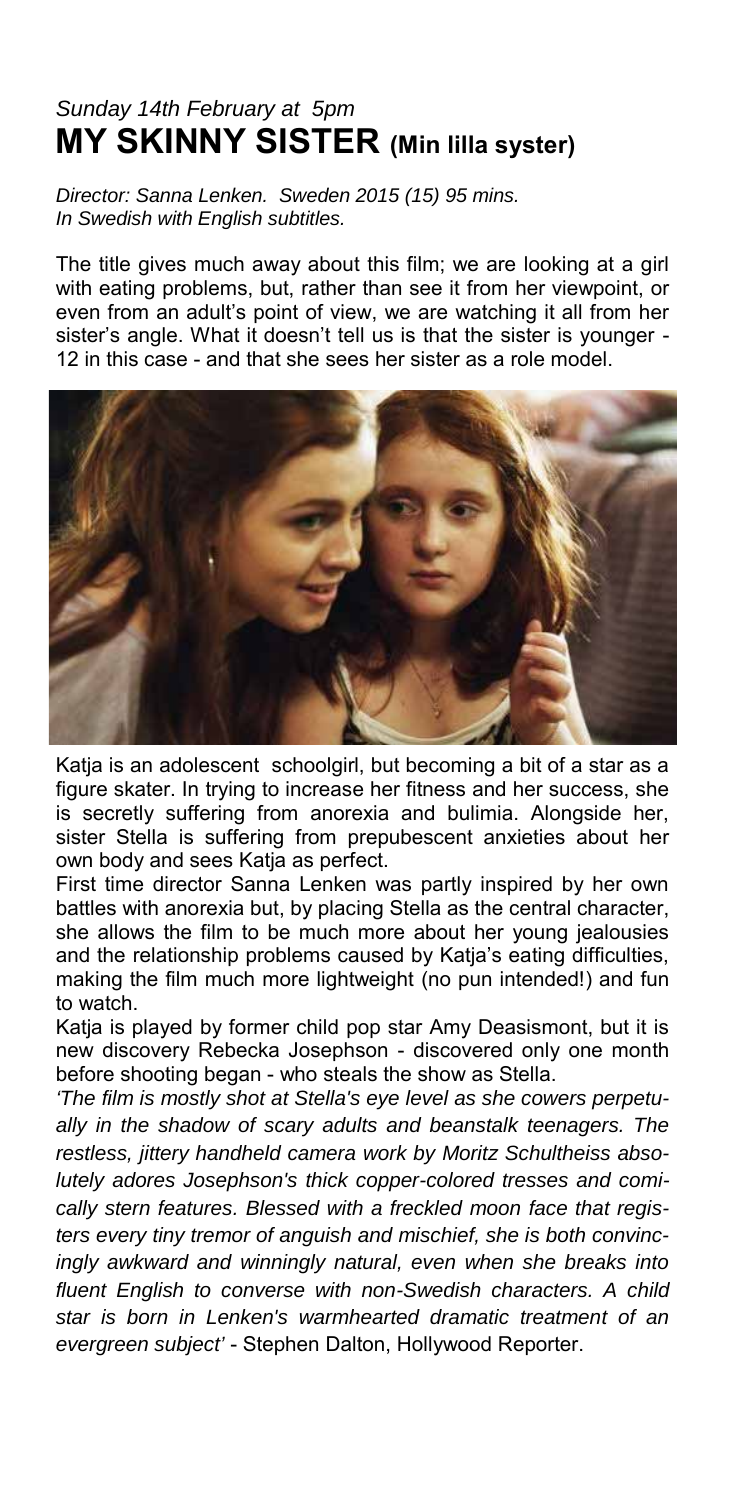## *Sunday 21st February at 5pm*  **SUNSET SONG**

*Director: Terence Davies. UK 2015 (15) 135 mins.* 



*'Sunset Song'* starts with a sweeping shot of a cornfield, which comes to rest on Chris as she rises up out of the corn: we are about to watch a film about country life and a young woman's coming of age there.

Whilst the photography is beautiful, Chris's life is certainly not: She loves the life on the farm, even though she dreams of other things, but her father (played by Peter Mullan, our second sight of him this season) is an old fashioned patriarch who rules his family with a rod of iron.

It is not till Chris meets Ewan that she begins to see there could be happiness at home too but even that lies under the shadow of the approaching First World War…

*'Sunset Song'* was adapted - from the classic 1932 novel by Lewis Grassic Gibbon - by writer/director Terence Davies; '*Patriarchal regimes and the broken clockwork of dysfunctional family life are hallmarks of Davies films dating right back to his debut,* 'Distant Voices, Still Lives'*. To '*Sunset Song' *he also brings some of the impressionist wanderings that characterised his last film, 2011's* 'The Deep Blue Sea' - Henry Barnes, Guardian.

Chris is played by Agyness Deyn, who, if the reviews are correct, has stepped brilliantly from top model to top actress in this role (via *'Electricity'*, seen here in 2014).

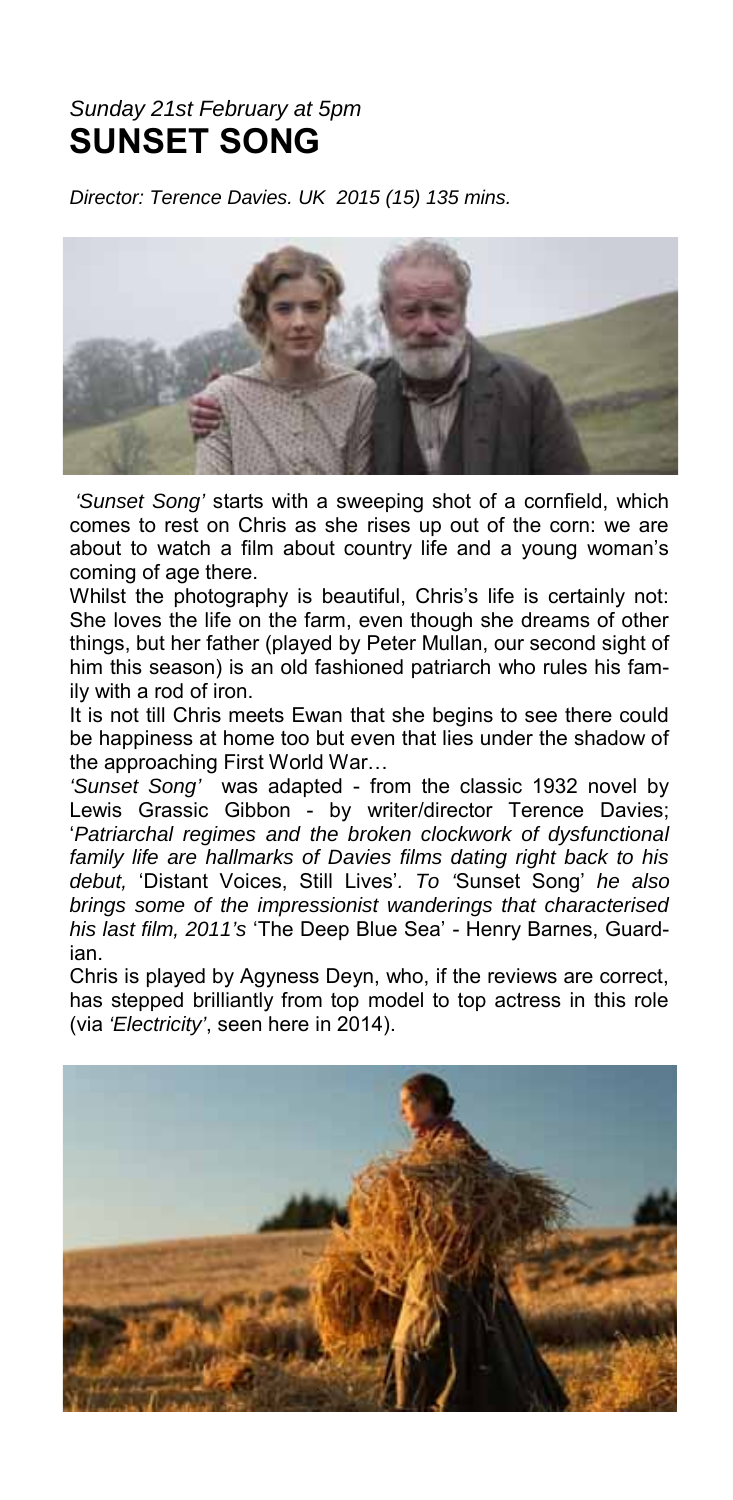### *Tuesday 23rd February at 5pm*  **TUESDAY CLASSICS - BRIEF ENCOUNTER**

*Director: David Lean. UK 1945 (PG) 86 mins.* 



*'Sheer perfection - the gold standard of tragic romances whose influence can still be seen to this day' - Keith Ulhich, Time Out.* 

The joy of having 'member's choice' for the classics season is that you pick such great films as this! We did think of having it ('*One of cinema's classic love stories'* - Kate Muir, Times) on Sunday as it was Valentines Day but there really were too many films to fit in the season; sorry.

David Lean wrote and directed *'Brief Encounter'*, taking it from the Noel Coward play *'Still Life'*. It was his 5th film before he went on to direct so many other famous films such as '*Lawrence of Arabia', 'Doctor Zhivago'* and *'A Passage to India'*. It earned him the Grand Prize at Cannes and an Oscar nomination for Best Director.

The stars were Celia Johnson and Trevor Howard; '*She is Laura: the good little housewife to a drab, inattentive middleclass worker bee, trudging through a repetitive, stultifying existence somewhere in suburbia. He is Alec: a doctor whose equally loveless union has driven him to find solace in work. Their chance meeting in a station café develops first into a casual friendship, then gradually, guiltily into something neither of them can fully understand or admit'* - Tom Huddleston, Time

Out. Look out for other faces too - Stanley Holloway, Joyce Carey and Cyril Raymond, who plays the 'drab, inattentive worker bee' husband so well.

The encounter may be brief, but it is oh! so beautiful, oh! so...English!

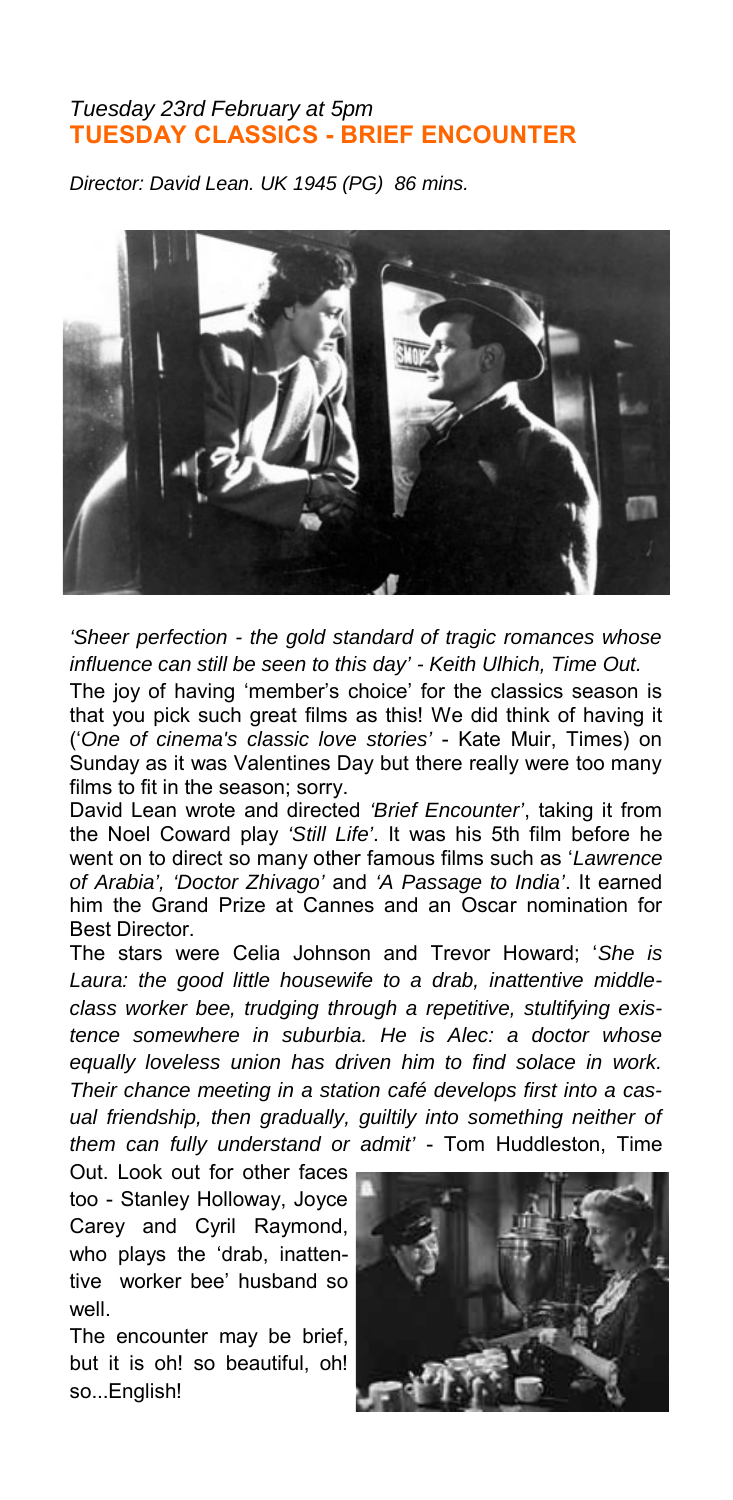## **The 17th Keswick Film Festival**

## **25th February - 28th February 2016**

We come to the exciting weekend of films that has become part of the traditions of Keswick. Based at the 100 year old Alhambra Cinema and the Keswick Theatre By the Lake plus a day at Rheged's huge screen, we hope there are films for all to see.

Themes this year include the work of women film directors, a celebration of jazz - very apt for Keswick with its well known Jazz Festival -and an exploration of the relationship between film and memory. There will also be a showcase of the 'Best of the Fests' - a selection of award-winning films from prestigious festivals across the globe, such as Berlin, Cannes, Venice and Toronto.

We continue our relationship with the Keswick Peace and Human Rights group, and the Osprey Awards will again be given for the best short films submitted. And, as usual, we will have some surprise guests along…

Register on our website for regular news from now till February.

**IEE** 

### **www.keswickfilmfestival.org**



Or follow us on Facebook or Twitter

**Tickets and passes are available now from** 

**THEATRE BY THE LAKE Open 9.30am to 8pm daily** 

**017687 74411** 

**or buy online from the Theatre website via**

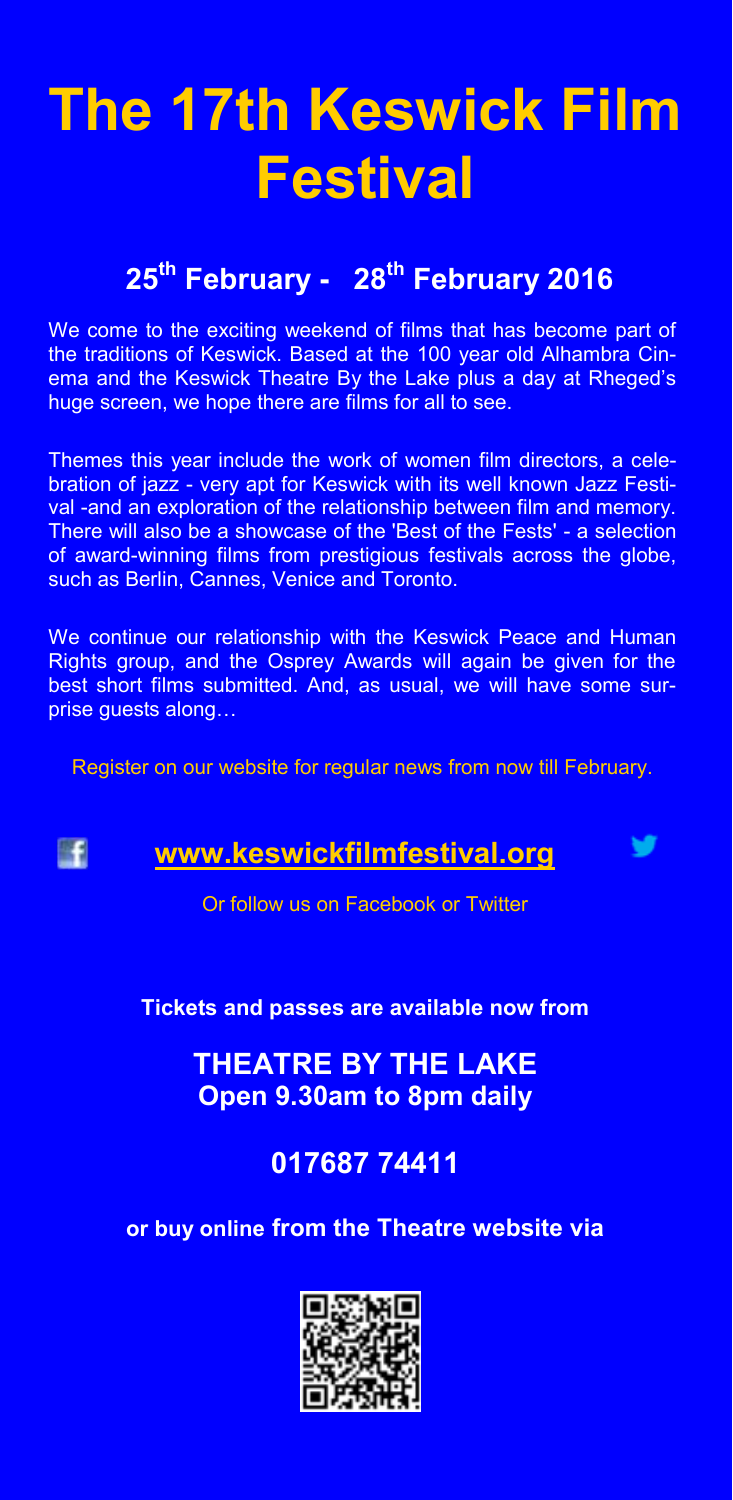## **2016 Keswick Film Festival Just a few of the many films to see!**

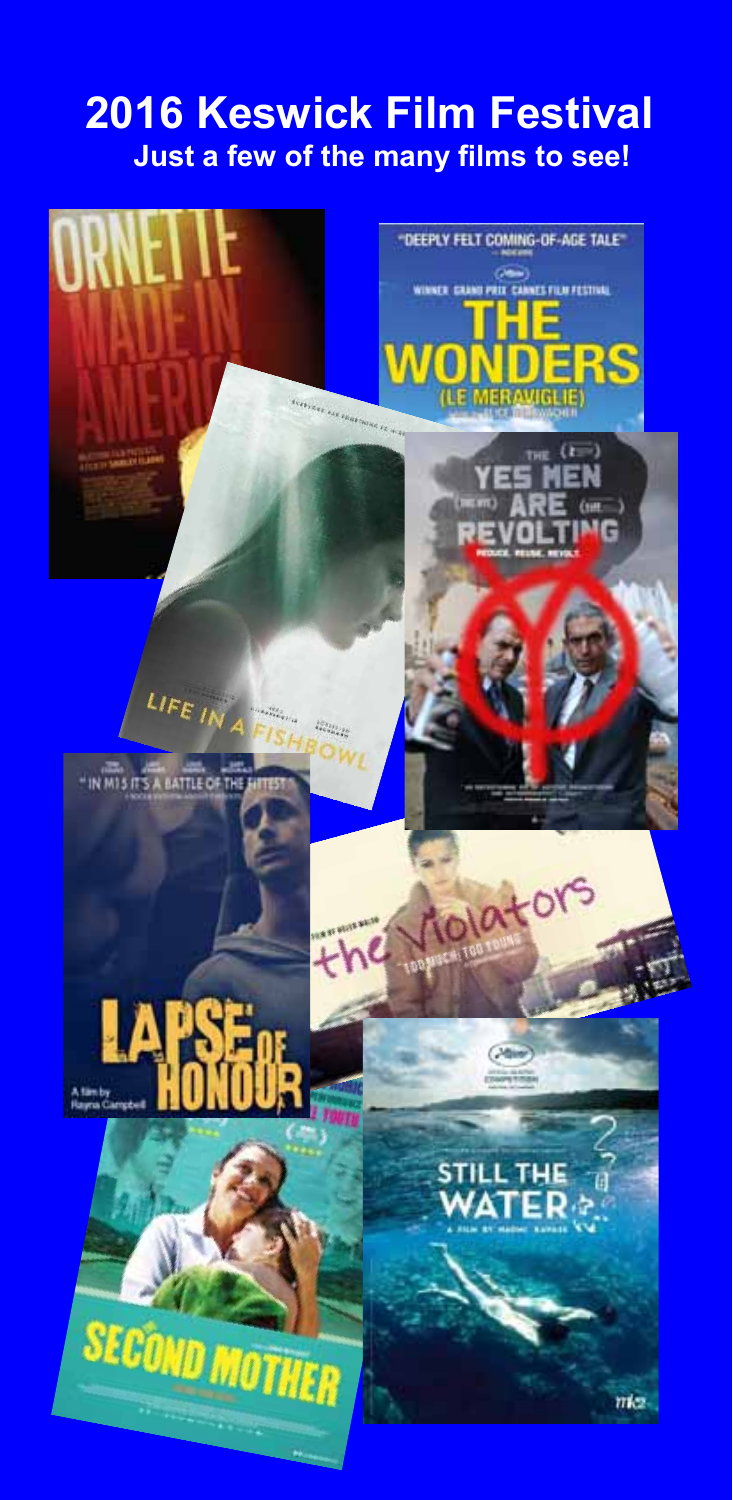## *Sunday 6th March at 5pm*  **ROOM**

*Director: Lenny Abrahamson. Ireland/Canada 2015 (15) 118 mins.* 

The title is not 'A Room' or 'The Room'; just 'Room'. Ma has been kept in Room against her will for years, Jack was born here. Room is Jack's universe. Room is what Ma dreams of, what she hasn't got.

Ma is played by Brie Larson *('Short Term 12'*) who is already being talked about for an Oscar, while Jacob Tremblay as Jack gets equally loud plaudits. With the screenplay by Emma Donoghue from her own Booker-shortlisted book, Director Lenny

Abrahamson has created a film which is *'several things by turn: creepy, frightening, exhilarating and then frightening and exhilarating all over again'* - Kenneth Turan, LA Times. One not to be missed!



## *Sunday 13th March at 5pm*  **THE CROW'S EGG (Kaakkaa Muttai)**

*Director: M Manikandan. India 2014 (PG) 91 mins. In Tamil with English subtitles.* 

Try to imagine a world where you are so poor that a slice of pizza can become your ultimate dream. This is the world of selfnamed Big and Little Crow's Egg - two brother's from the slums of Chennai. Scraping an existence the best they can, their lives are changed by the opening of a pizza shop: all they want is to try the mysterious food.

Much like *'Wadjda' (2013)* and her desire for a bike, the boys set out to try to save enough money to reach their dream; much like her, nothing is ever as easy as it seems.

*'Deceptively simple, this charming film about dreams evolves in the most unexpected way, endearing us to its two young slum boy protagonists in the process'* - Louise Keller, Urban Cinefile.

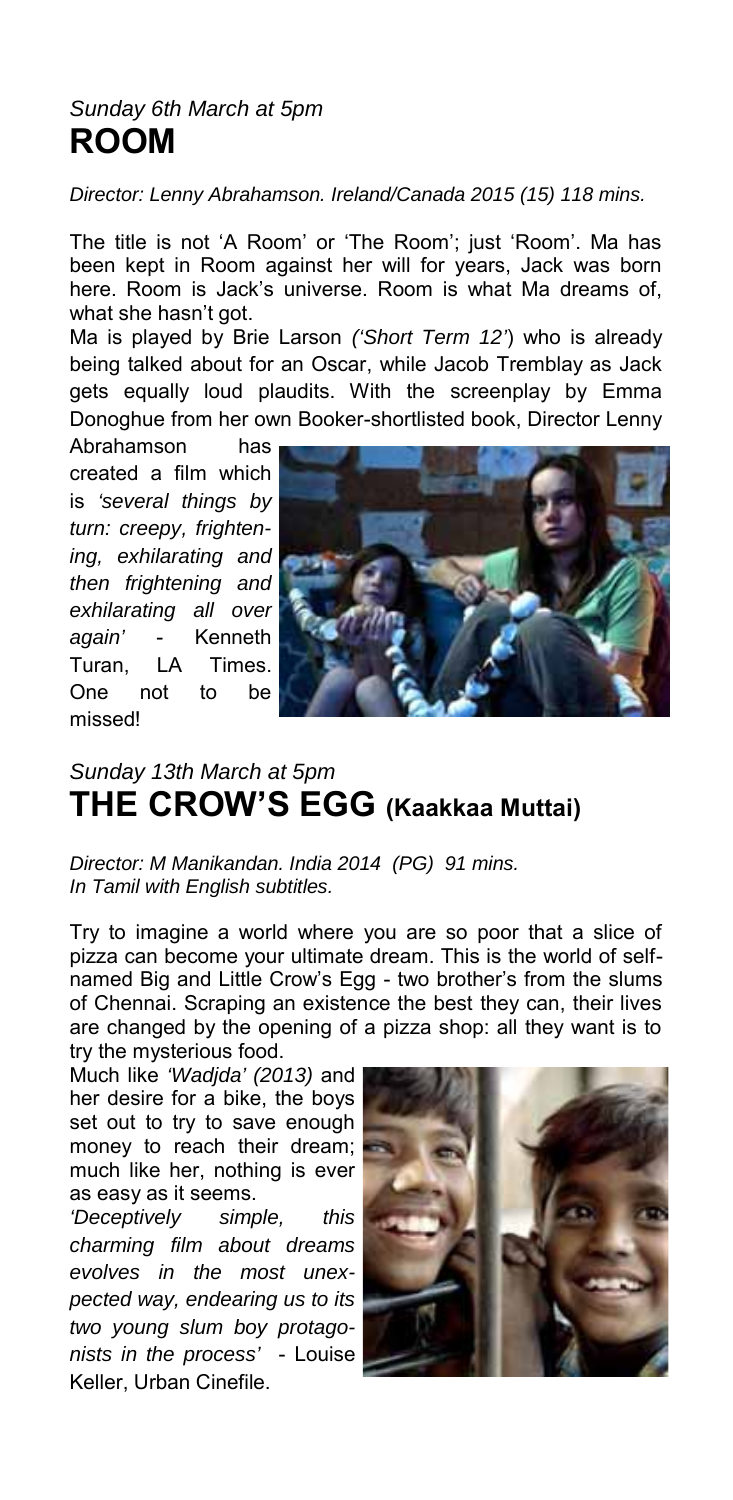## *Sunday 20th March at 5pm*  **RAMS (Hrútar)**

*Director: Grímur Hákonarson. Iceland 2015 (NC) 93 mins. In Icelandic with English subtitles.* 



After the success of 2014's *'Of Horses and Men'* we bring you another Icelandic film - *'Rams'* - a story of sheep and men.

Two men specifically - Kiddi and Gummi - two brothers who run sheep farms next door to each other...but they haven't spoken for 40 years until now, when circumstances force them to speak at last.

This sweet little film *'morphs from gentle near-absurdist comedy to something close to tragedy...a simply but skillfully told tale of the hardships of isolated rural life in Iceland even today'* -Todd McCarthy, Hollywood Reporter.

### *Tuesday 22nd March at 5pm*  **TUESDAY CLASSICS - SOME LIKE IT HOT**

*Director: Billy Wilder. USA 1959 (12) 120 mins.* 

For our last classic this season, we go back to comedy with Billy Wilder's gender-buster. Jack Lemmon and Tony Curtis are on the run from the mob disguised as women - Josephine and Daphne (don't ask!). They board a train as part of an all-women band, whose singer and ukulele player (naturally) is Marilyn Monroe. The inevitable love triangle is further complicated by yet more disguises, and a real millionaire who decides to chat up Daphne…

Voted by the American Film Institute in 2000 as the best comedy film ever, this has to be a film to watch over and over. As Roger Ebert said *'Wilder's 1959 comedy is one of the enduring treasures of the movies, a film of inspiration and meticulous craft'.*

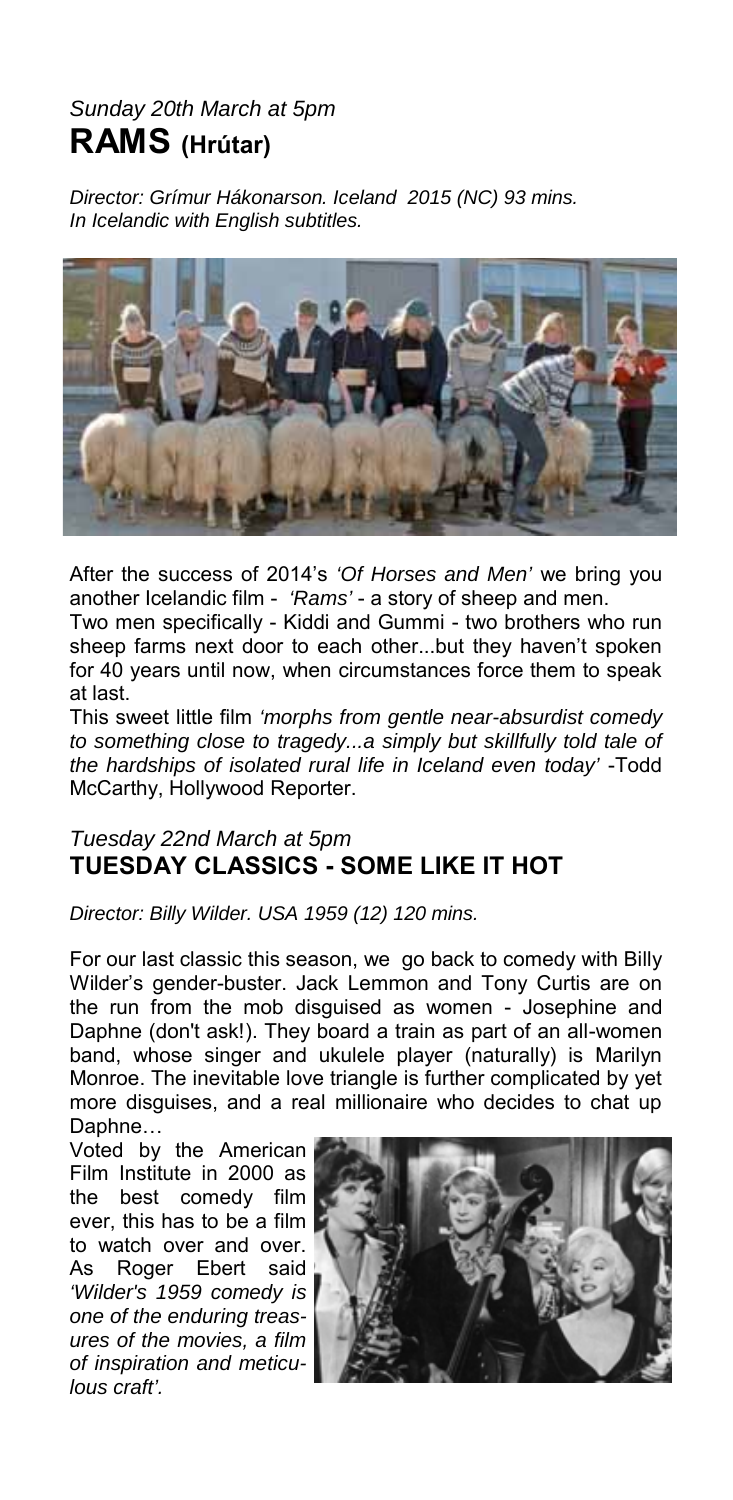### *Sunday 27th March at 5pm*  **YOUTH**

*Director: Paolo Sorrentino. Italy 2015 (15) 118 mins. In English.* 



And so - with Easter upon us - we come to the end of our season. Our last film is really beautiful and appropriate to the season change - Paolo Sorrentino's latest film (his first in English) is all about old folks looking back on their lives and trying to decide whether it is worth trying just one more time. Can he turn Winter into Spring..?

Sorrentino specialises in films about youth and age, life and death, but never forgets to show how beautiful the world is (viz *'The Great Beauty'*, 2014 Oscar winner). *'Youth'* is no exception: *'there are intense visions of both sagging, bloated flesh and the transient bloom of ravishing sexuality - while the exquisite camerawork is itself always a reminder of how much beauty there is in the world' -*  Dave Sexton, Evening Standard.

The film is inundated with stars: Michael Caine plays Fred Ballinger, an aging, retired classical composer who is in a luxurious sanatorium for a health check ('At my age, getting in shape is a waste of time'). His daughter and assistant is played by Rachel Weisz and his best friend, Mick Boyle, a major film director, is played by Harvey Keitel. Along the way we also meet Jane Fonda and Paul Dano plus a pot pourri of pop stars playing themselves.

Fred is offered the chance to play one last concert for Prince Philip's birthday; should he come out of retirement or not? Mick is trying to get one last film written and directed; can he finally come up with the last line of the film?

Sorrentino mixes in music and musings to give us plenty to think about and enjoy: *'This film really appears to be peering inside the director's mind, and it's chaotic and fascinating. Most bizarre are the fictional representations of real-life characters who infatuate him, including surreal musings on Diego Maradona, Hitler, a levitating Buddhist and a veiled Arab woman.* 'Youth' *may take place in one location but Sorrentino brings the world to it'* - Kaleem Aftab, Independent.

Unlike Fred and Mick here, we always think it is worth trying one more time; we'll be back in the Autumn! Have a great Summer.